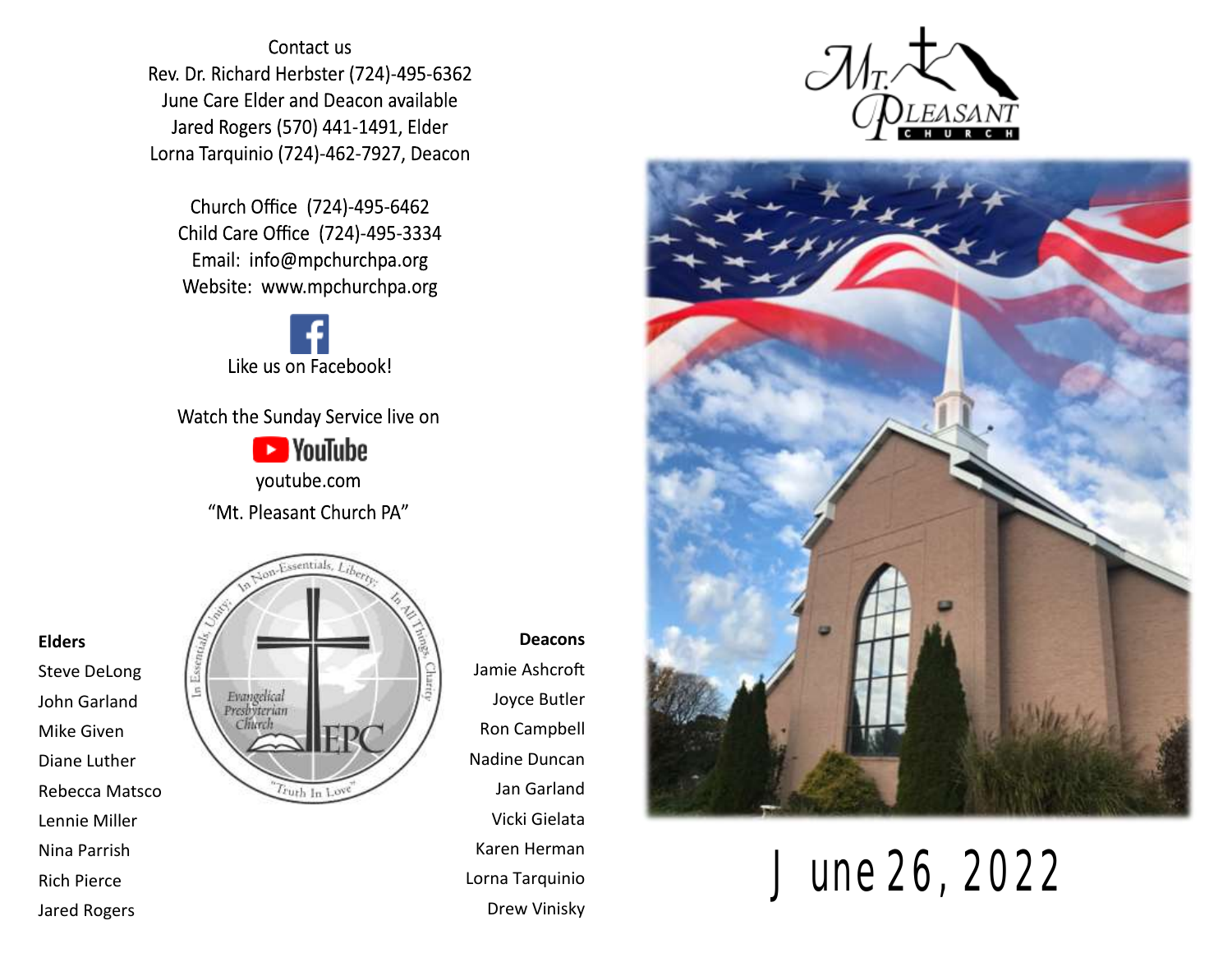orship  $\leq$  ervice

Preparatory Worship

Call to Worship: 1 Cor 1:20-24

Prayer of Invocation

\*Praise Through Song

Prayer of Confession and Assurance of Pardon

\*Apostles' Creed #627

\*Doxology #623

Presentation of Tithes and Offering

Pastoral Prayer and the Lord's Prayer

\*Hymn #394 *"Just a Closer Walk with Thee"* \*\**The children will proceed to Children & Worship during the hymn.*

> Scripture: Amos 6 Sermon *"Complacency and Pride"* Pastor Rich Herbster

\*Hymn #410 *"Cleanse Me"*

\*Benediction and Recessional

\*Congregation will stand *\*\*Children from ages 3 to 2nd grade are welcome to attend Children & Worship A nursery is available for children under the age of 3.*



### **WORSHIP/SUNDAY SCHOOL SCHEDULE**

8:45am Coffee/Fellowship 9-9:45am—Sunday School for Adults, Young Adults (18-30) and Children 10:00am—Worship Service

#### **DEACONS' FOOD CLOSET—RESTOCK NEEDED:**

Supplies are getting low for the Little Needs Food Pantry. Please consider donating items for restock. Non-perishable items can be brought to the church office during business hours (6am-6pm).

#### **TEACHER ENRICHMENT WORKSHOP**

**Saturday, July 16, 9-Noon**: All Sunday School teachers and anyone who leads classes or study/fellowship groups is invited to join us for breakfast and tips on teaching our faith PLUS a behind-the-scenes tour of our resource storage! Call or text Bev Foxall/724.630.5583 or Rebecca Matsco/724.494.2409 to RSVP

#### **KINGDOM WEEK**

Kingdom Week starts on Sunday evening, July  $10<sup>th</sup>$  and ends with a celebration on Friday evening, July  $15<sup>th</sup>$ . IF you are interested in participating, please contact either Laura Given, 724-312-2127 or Katie Pierce, 724-513-7951.